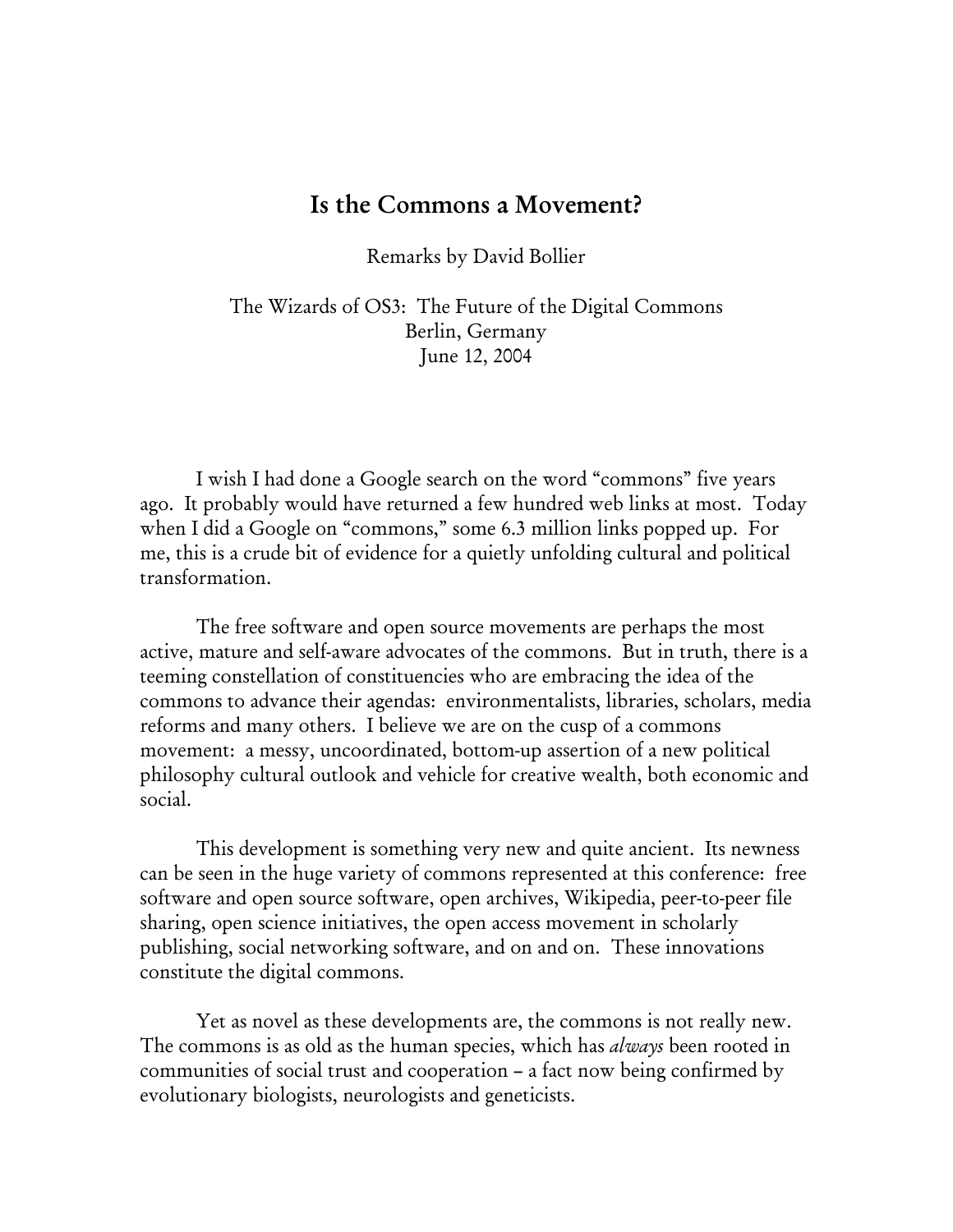The real aberration in human history is the vision of humanity set forth by neoclassical economics, *homo economicus*, which not only defines human beings solely as rational, ahistorical individuals who invariably seek to maximize their material utility through market exchange, but also asserts that all of society should be organized around this vision. This is the fragile fiction that free software and other commons advocates dare to confront.

 So what is this embryonic commons movement? It is an eclectic set of campaigns to protect the creations of nature and society that we share in commons, and that are indispensable to our well-being and to future generations. The commons represents a proto-political philosophy that challenges the totalizing dynamics of the market. The values and behaviors rejected by mainstream economists as marginal or inconsequential are embraced by the commons as powerful and important – not just as moral or social aspirations, but as practical, functional tools. The commons embraces openness, freedom, social cooperation, community ethics and social equity.

 Politicians and economists have long assumed that there are really only two sectors for governing things and "adding value" – the state and the market. Markets are seen as the vehicle for economic progress while government is supposed to take care of everything else.

 It is becoming increasingly clear, however, that there is another sector that is at least as important to our well-being. That sector is the commons. The commons is a generic term for describing various socially managed resources, much as "the market" is used to describe the buying and selling of everything from commodities futures options to computers to intangible works like music.

 The reason that "the commons" is so useful a term is because it helps us begin to describe a nearly ubiquitous pathology, the enclosure of the commons. Governments throughout the world are conspiring with, or acquiescing in, the market's plunder of our common wealth. Companies are taking valuable resources from the commons – spectrum, creative works, natural resources, public lands, and more – and privatizing them. Once the cash value has been harvested from the commons, corporations tend to dump their wastes and social disruptions (primly known as "market externalities") back into the commons, whereupon they declare, "It's *your* problem."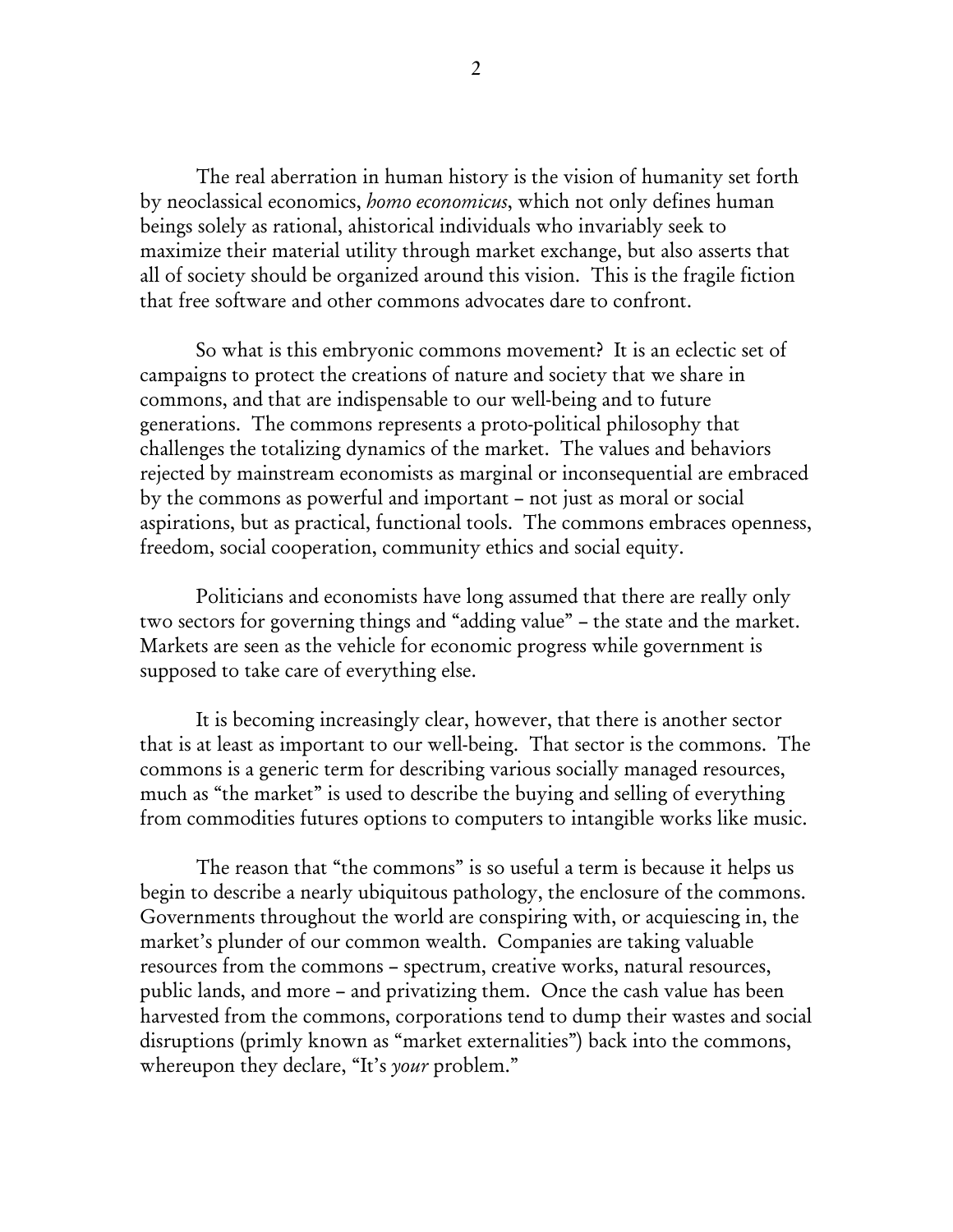This process, better described as *enclosure*, has a memorable precedent in British history. The landed gentry decided they could profit quite handsomely by seizing huge tracts of shared meadows, orchards, forests and other land used by the common people. With enclosure, resources that had historically been managed socially, through both formal and informal rules, were privatized and turned into commodities to be sold in the marketplace.

 In the research for my book, *Silent Theft*, I came across a folk poem that colorfully describes what enclosure really means. It goes:

 They hang the man and flog the woman Who steal the goose from off the common. But let the greater villain loose Who steals the common from the goose.

 This is precisely the problem we are facing today. Too many commons are being converted into private property and sold in markets. Not only does this result in people having to pay for resources they previously got for free, or cheaply, it also means that people need to ask for permission to use something and, often, to pay for it.

 Enclosure shifts ownership and control of a resource from a given community or the public at large, to private companies. This, in turn, changes the *management* and *character* of the resource, because a market has very different standards of accountability and transparency than a commons. Think Enron, Worldcom or Arthur Andersen.

 Most of us are familiar with the many varieties of digital commons. But there are, in fact, dozens of others, each arising as if by spontaneous combustion. These defenders of the commons include:

*Librarians*, who are trying to protect free access and circulation of knowledge;

*Scientists*, who are trying to preserve their foundational traditions of openness, collaboration and free inquiry;

*Creative artists* in music, film and other fields who realize that culturally compelling creativity depends upon using prior works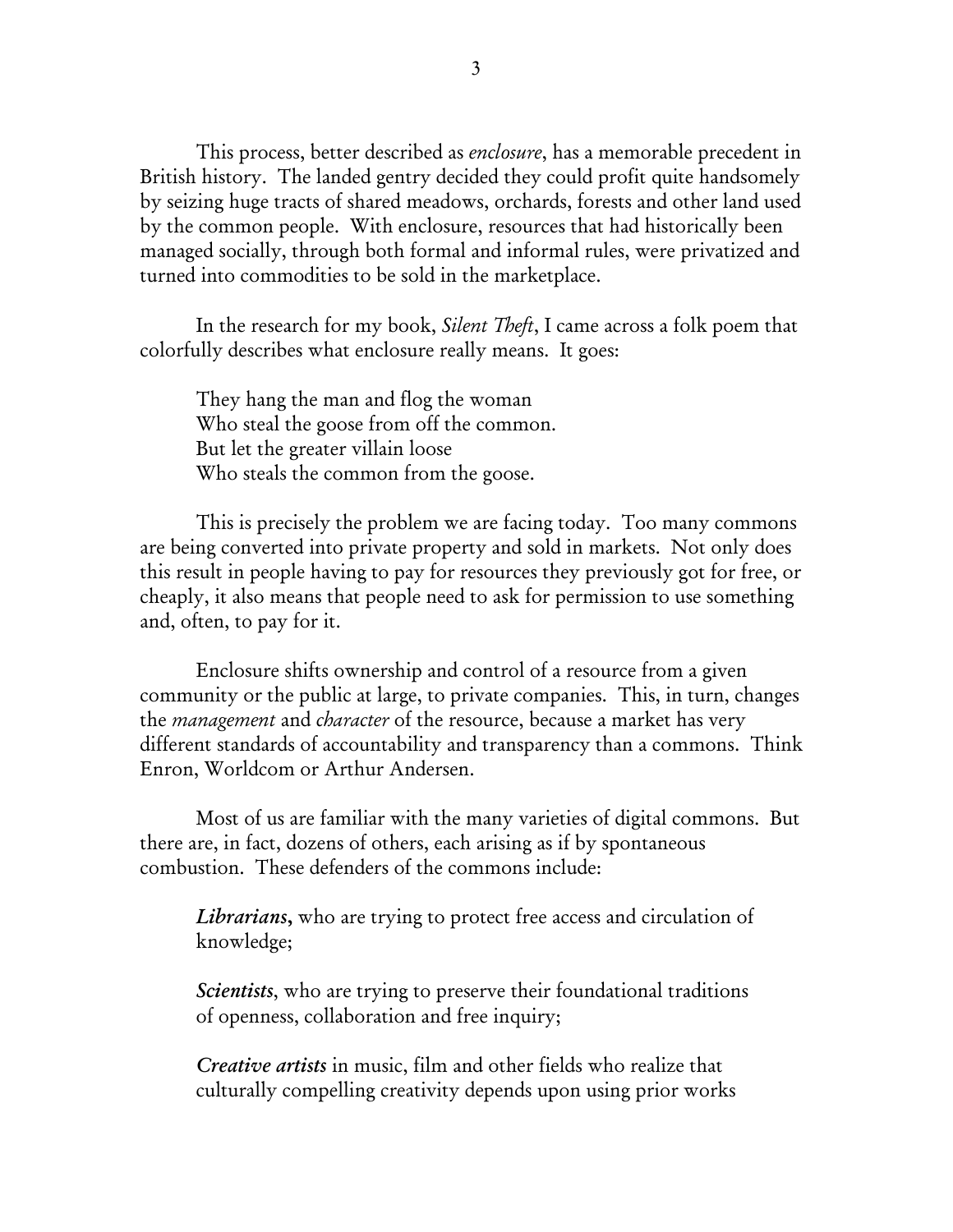and collaborating with others;

*Media reformers*, who are trying to reclaim the public airwaves for public benefit, whether through open spectrum commons or auctions;

*Indigenous peoples*, who are trying to retain some measure of cultural sovereignty by preventing Big Pharma and other commercial predators from appropriating their traditional knowledge and art;

*Online user communities*, who wish to protect their ability to communicate among themselves without the impediments of market transactions.

I have not even mentioned the many commons constituencies concerned chiefly with the natural environment and social justice. They include:

*Environmentalists* see the commons as a way to fight the corporate transformation of natural resources that are unique, local, scarce or merely beautiful, into fungible commodities.

*Activists concerned with genetically modified organisms* see the commons as a way to fight for biodiversity and to slow the privatization and homogenization of agricultural seeds.

*Anti-globalization activists* invoke the commons to defend democratic self-determination and local culture in the face of global capital's demands.

*Opponents of the over-commercialization of culture* invoke the commons as a way to combat the intrusions of marketing into schools, public institutions, sports and every nook and cranny of daily life.

 A question that I keep returning is: Why is the commons so evocative and powerful for so many diverse groups of people? And what is it so invisible to mainstream political culture?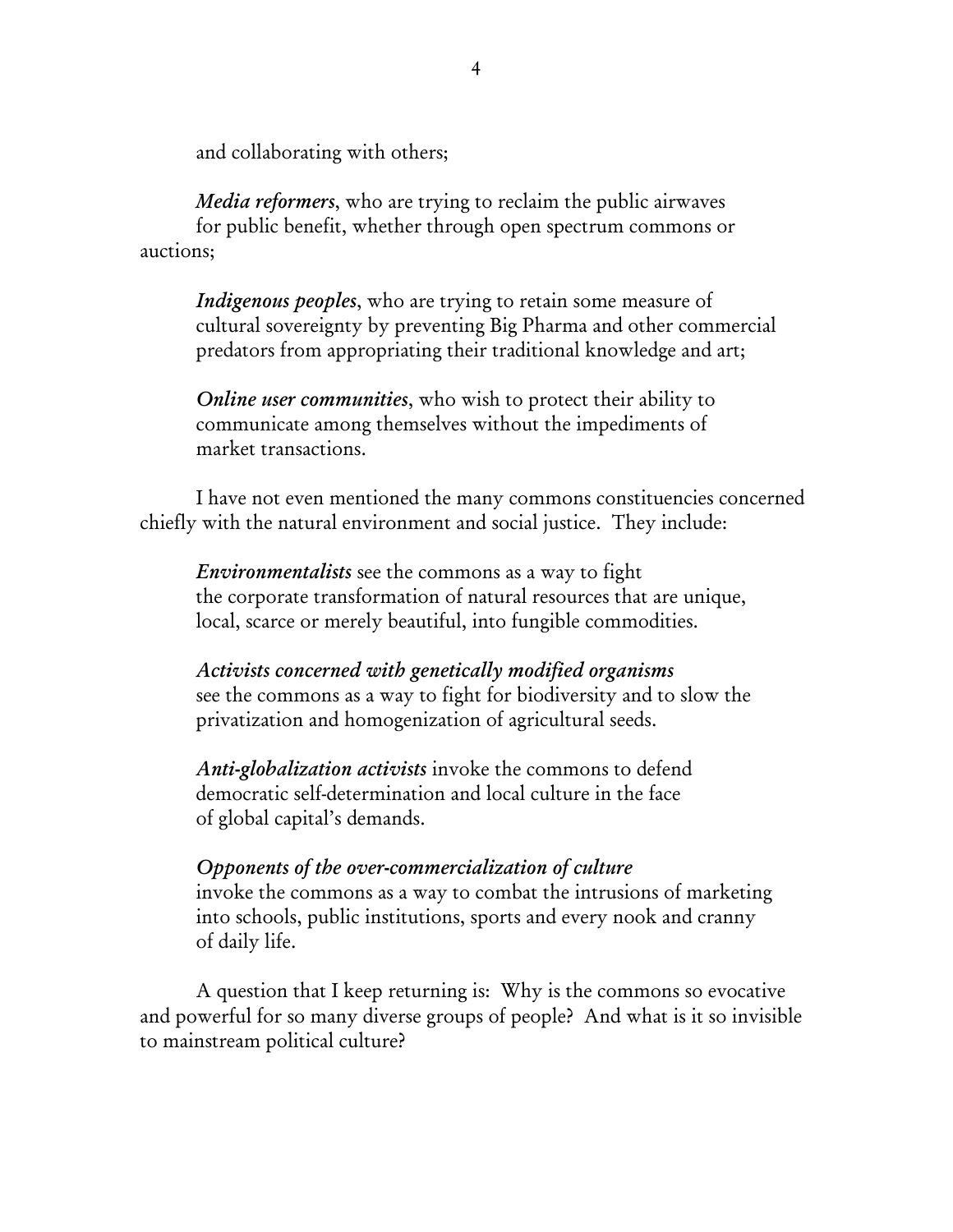I have come to believe that the commons is so powerful and evocative because it allows people to express their personal connections to a resource – nature, musical genres, computer code – in a way that the marketplace does not allow. People invoke the commons because it allows them to express their desire for social mutuality and human respect in a time when the market, in the name of property, is committing terrible abuses of nature, community, scientific integrity and social ethics.

The commons gives people a shared vocabulary for talking about this, and for critiquing the limits of neoliberal political ideology. The commons opens up a new kind of dialogue that is not only political and polemical in the best sense, but humanistic and ecumenical. The commons is less a manifesto or ideology than a *flexible template* for talking about diverse phenomena that are thematically related.

 This struggle to assert the commons as a social reality is fundamentally a cultural challenge. It is about developing a new narrative that can explain our interests *apart from* market culture – as well as how to re-calibrate the balance between markets and commons in our lives. The commons is emphatically not anti-market – but it does insist upon domesticating market forces to serve shared community needs.

 As my friend Jonathan Rowe has put it, the market cosmology sees only a void until property, contracts and money wave their hand and proclaim, "Let there be stuff." The commons insists that social communities and their values come first. *The social* is foundational. *It* is a source of value-creation in its own right.

 I wish to stress that the commons is not simply a shiny buzzword. It has a long and respected intellectual tradition, as Charlotte Hess has just explained. [Charlotte Hess heads the Workshop on Political Theory and Policy Analysis at Indiana University, and is Director of the Digital Library on the Commons.] Within the digital world, the commons has a number of insightful interpreters, including Professor Lawrence Lessig of Stanford Univeristy, Professor Yochai Benkler of Yale Law School, James Boyle of Duke Law School, and Eben Moglen of Columbia Law School.

 What really interests me about the commons is its practical, strategic value in public policy and political struggles. It can play a profound re-ordering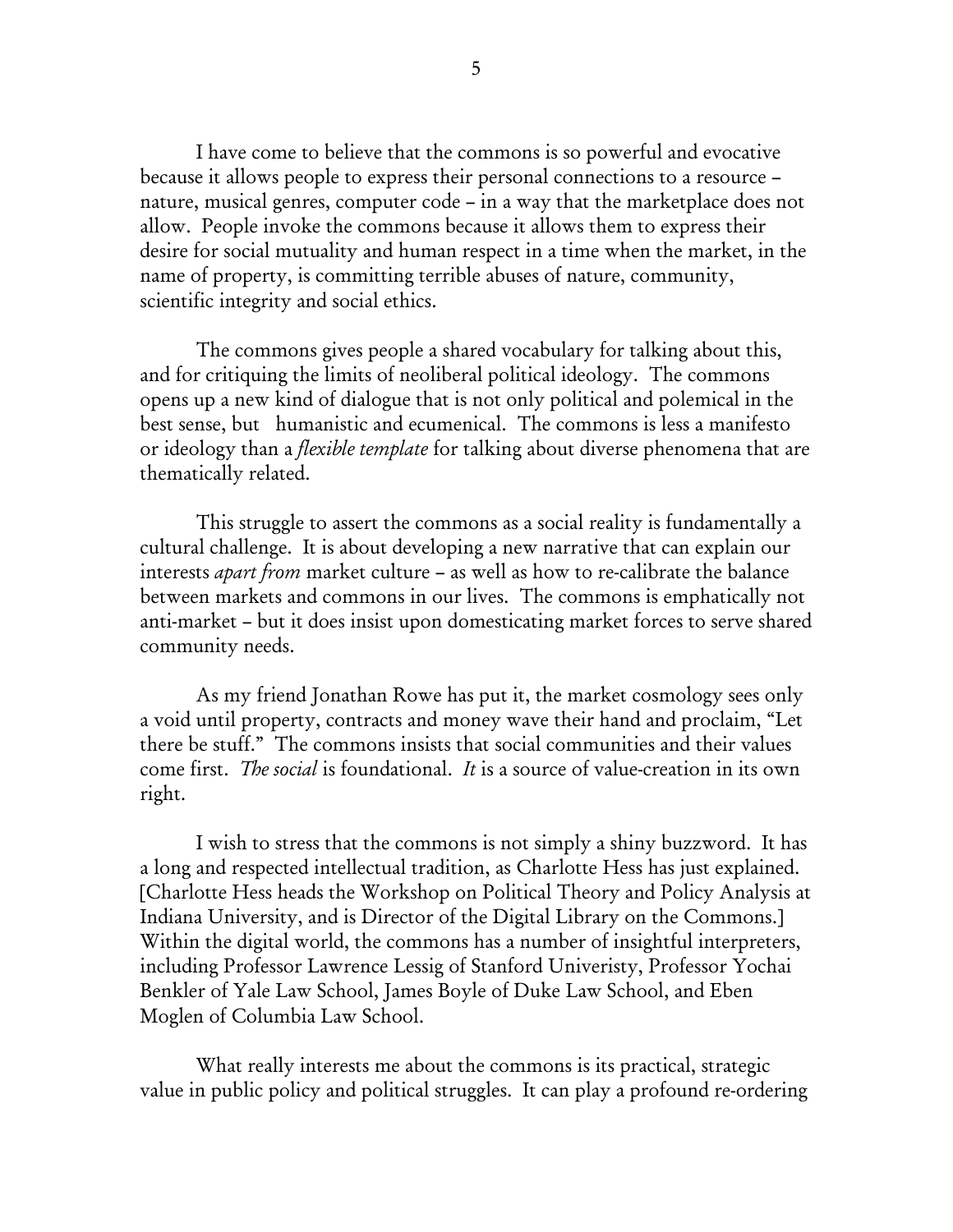role much as the meta-language of "the environment" did in the 1960s. "The environment," recall, was a cultural invention. The air, water, soil and wildlife had always been there, of course. But they were not *conceptualized* in a coherent, unified way until Rachel Carson and others began to popularize the idea of "the environment."

 As James Boyle put it in his law review article, "Environmentalism for the Net," bird watchers didn't realize they might have something in common with bird hunters until "the environment" helps clarify their shared interests in protecting it. Once the idea of the environment took root, people could begin to make mental connections among diverse phenomena that had previously seemed unconnected. It turned out that dying birds were linked to household chemicals! Genetic mutations in humans were linked to industrial pollution. And so on. The language of the environment not only gave us an overarching narrative, it helped galvanize a political movement by providing a new, understandable story.

 Today, we face much the same problem in talking about the larger context of free software, free culture and other resources threatened by expansions of market activity and corporate control. Mainstream discussion is imprisoned within the property categories of copyright law, patent law and market discourse more generally. We do not have well-developed language and narratives for asserting the value of free, un-metered exchanges of information. Sharing and creative transformation are either seen as worthless or as a form of piracy.

 I believe the commons is a useful vocabulary because it gives us a new story to explain how social communities generate their own distinctive value – value that is economic, social and creative all at the same time. What a revelation! Market exchange is not the only source of value-added activity. The commons is at least as productive. Think of what nature does for us, for free! Think of what the free software community has done in creating Linux and hundreds of other programs, for free!

 Our market-based narratives still cannot comprehend these elemental realities of human instinct and social life. That is why copyright law sees value only in property-encased creativity; the public domain is regarded as a wasteland. Real estate developers regard open spaces and wilderness as unproductive land, lacking in value until the magic hand of property enlivens it.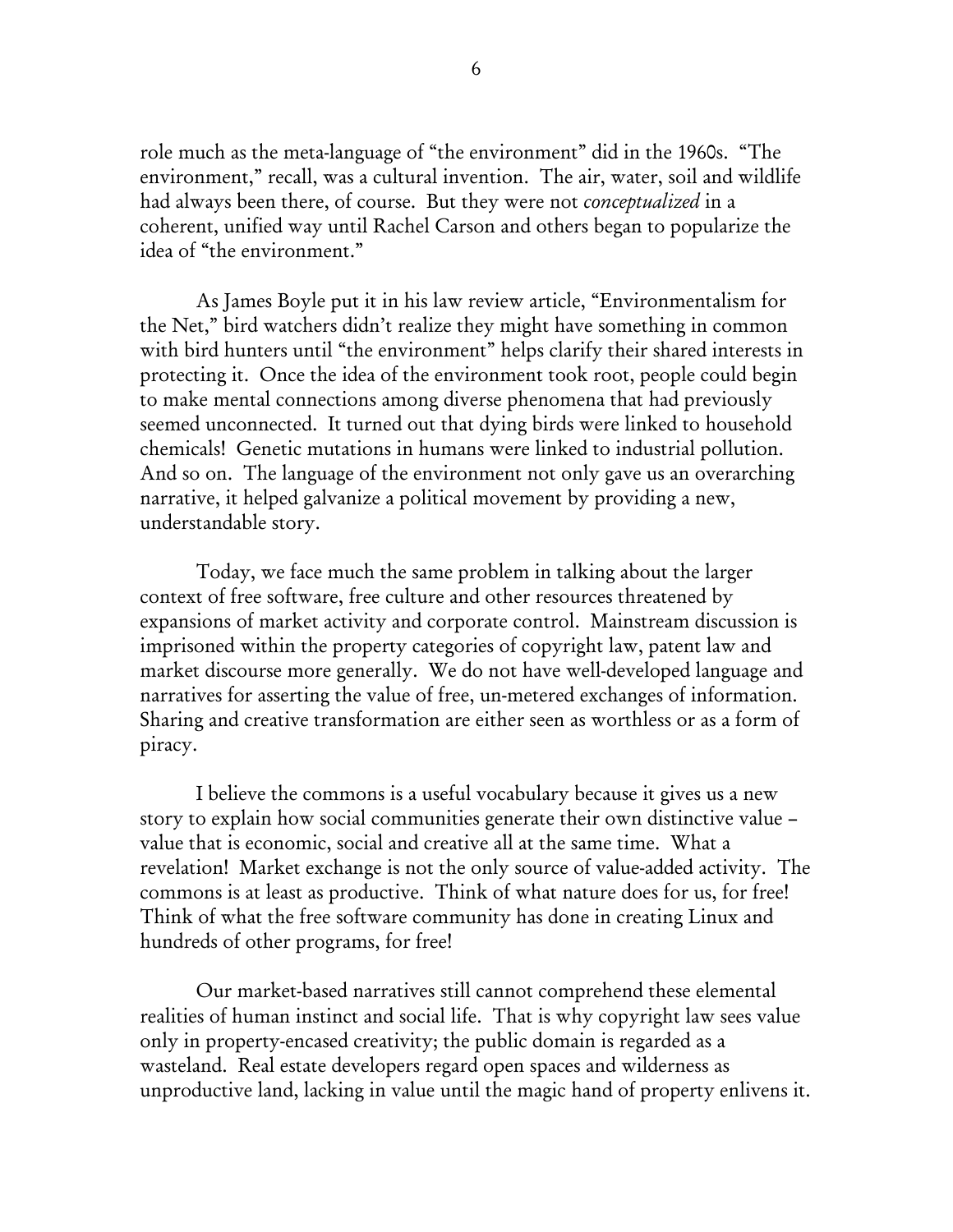To talk about the commons, then, is to insist that there are *other powerful sources of value-creation.* This is the story of free software, for one. It is also the story of open science, open access archives, peer-to-peer file sharing, and other digital commons.

 From the vantage point of the commons, one can more confidently critique the limitations of intellectual property law and market orthodoxy. Instead of having to treat fair use, the first-sale doctrine and the public domain as musty old broom closets in the grand palace of copyright law, we can put forward a coherent and compelling analysis that has its own sovereign terms and explanatory power. While we will of course still have to grapple with the realities of copyright law in legislatures and courts, the commons allows us to inaugurate a new discussion grounded in our own frame of reference and advantageous categories.

 Furthermore, the commons can help us confer new meaning on mundane acts of sharing and collaboration. Just as the market vocabulary invests mundane acts of buying and selling with a cosmic significance, so the commons can confer new cultural meaning and respectability on the creative collaborations and sharing of distinct communities. The commons thus not only validates the actual processes of creative innovation, it helps us understand how civil society might be rejuvenated.

 It is a fair question whether this proto-movement can grow and become robust. While much work remains to be done, I am optimistic. The spontaneous and widespread embrace of the idea of the commons suggests a deep human yearning to explore new modes of social connection and collaboration, and to assert a common human identity at a time when markets and nation-states wish to separate us.

- $\Box$  As a political movement, the commons brings many attractive features to the table:
- $\Box$  It underscores the fact that the people own certain resources and must have the right and legal mechanisms to control them.
- It brings into focus a wide variety of phenomena that are otherwise vague and diffuse.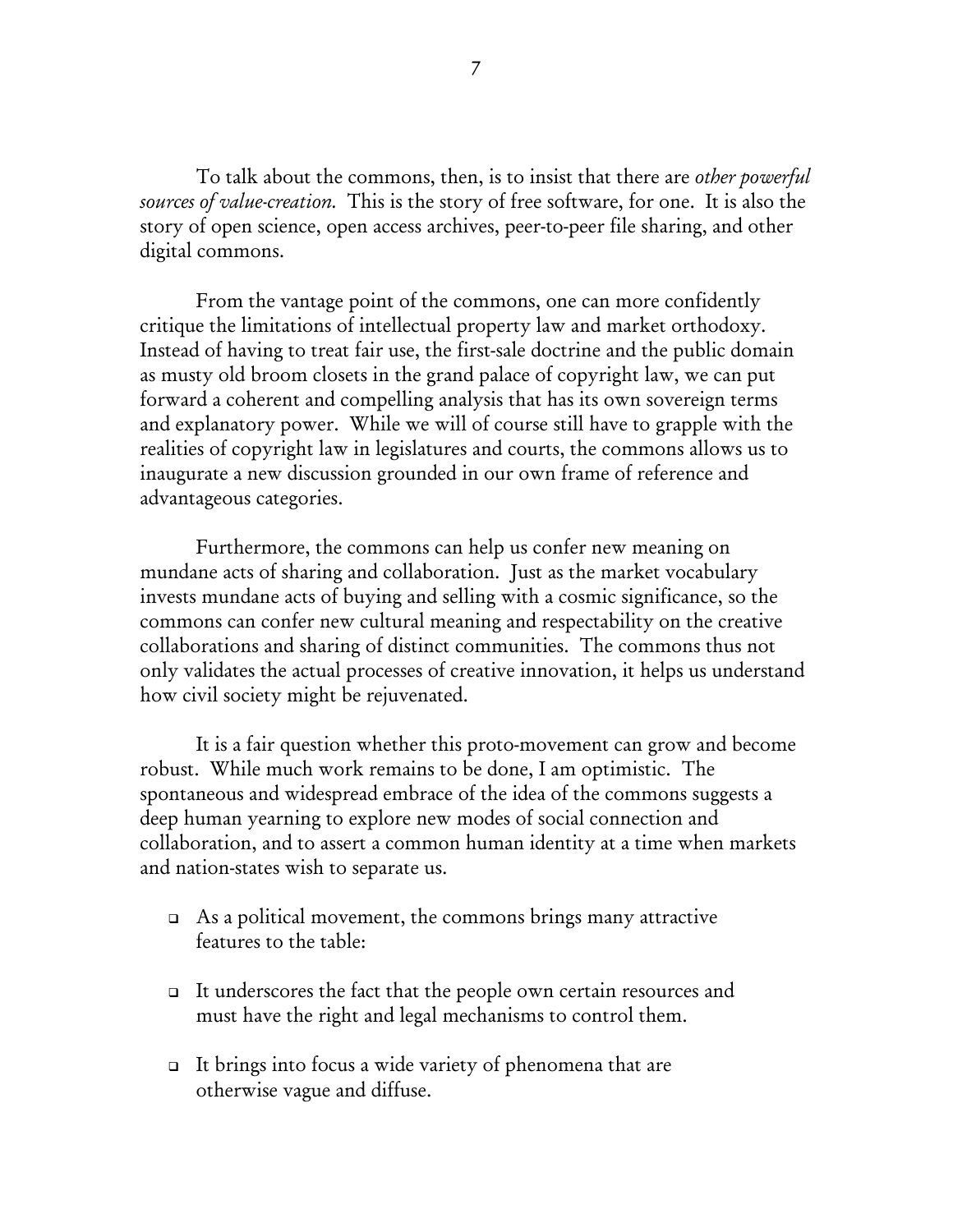- It is a positive vision, not just a reactive critique.
- $\Box$  It helps people seize the moral high ground in fighting market excesses.

The free and open source movements have a special role to play here because their commons are so ubiquitous, well-developed and functional. Freedom works! as Volker Grassmuck put it. That message needs to be more broadly communicated in both popular and intellectual ways, especially to the non-techie community.

 There needs to be far *more dialogue among commons constituencies*. Notwithstanding the significant differences between depletable and nondepletable commons – those of nature and those of culture, roughly speaking – there are many shared values and principles affecting both sets of commons. I hope to address the divisions among different commons groups through a new web log, www.OntheCommons.org, which will soon be a major web portal to commons resources.

 There also needs to be far more *collaboration between academics and activists and members of online commons* so that we can develop more empirical and rigorous intellectual critiques.

*Public education and popularization* of the commons perspective are also important tasks. My colleagues at the Tomales Bay Institute and Friends of the Commons have undertaken such tasks as preparing the first annual report on The State of the Commons, and publishing popular broadsheets describing the range of commons now being enclosed. We also plan to develop community inventories and assessments of local commons, so people can begin to realize that valuable commons – libraries, open spaces, civic organizations, community festivals – that enhance their daily lives.

 As we try to build a new political and policy tradition of the commons – while still enmeshed in a deeply entrenched market culture – is likely to ensnarl us in many intellectual paradoxes and confusions. Any quest for ideological purity is doomed to failure. If there is one truth in the networked environment, it is that truth is not unitary.